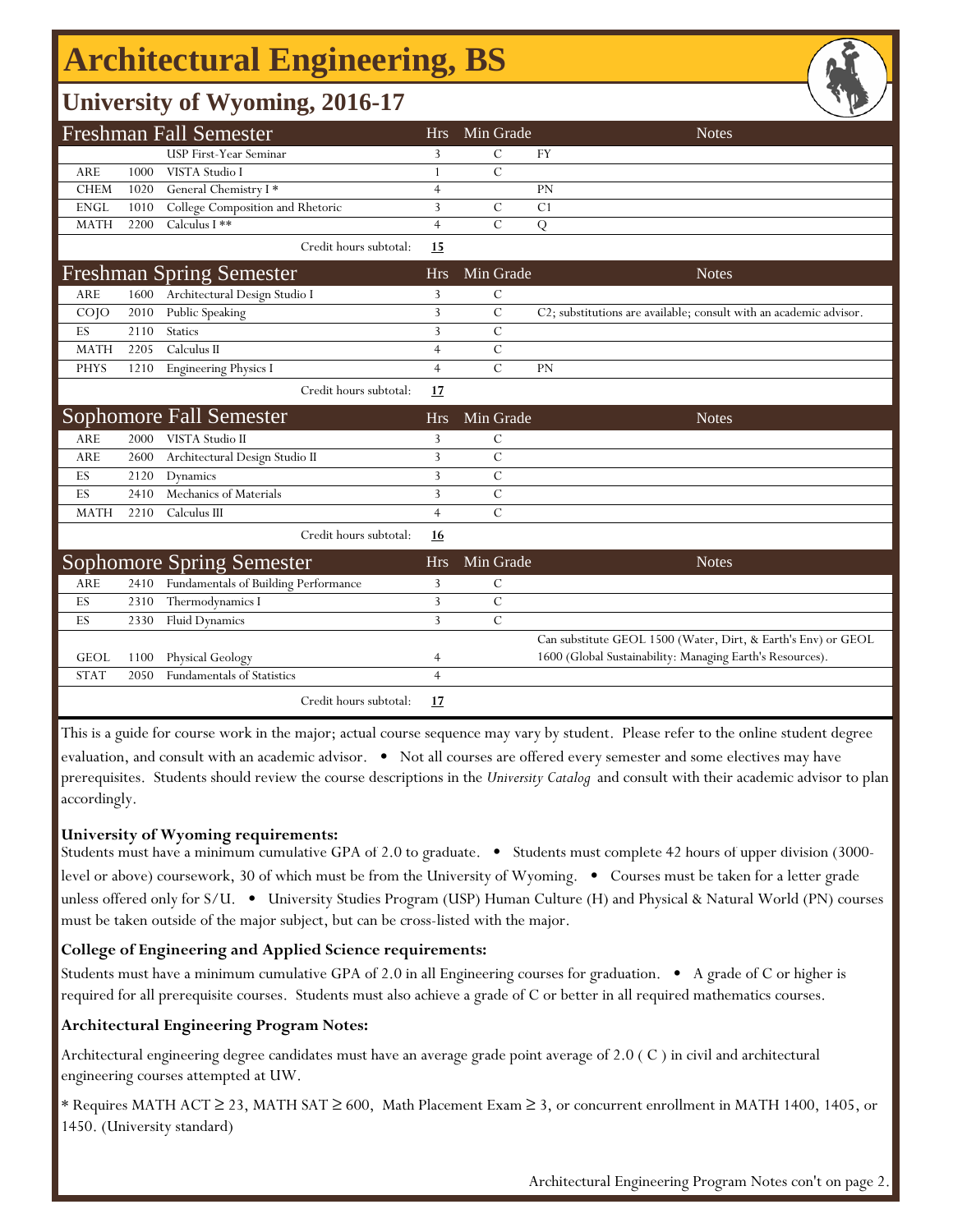## **Architectural Engineering, BS**

## **University of Wyoming, 2016-17**

|             |      | <b>Junior Fall Semester</b>           | <b>Hrs</b> | Min Grade      |                                           | <b>Notes</b>                                                    |
|-------------|------|---------------------------------------|------------|----------------|-------------------------------------------|-----------------------------------------------------------------|
| <b>ARE</b>  | 3000 | VISTA Studio III                      | 3          | $\mathcal{C}$  | C <sub>3</sub>                            |                                                                 |
| <b>ARE</b>  | 3200 | Structural Analysis I                 | 3          | $\mathcal{C}$  |                                           |                                                                 |
| ARE         | 3600 | Architectural Design Studio III       | 3          | $\overline{C}$ |                                           |                                                                 |
| <b>ART</b>  | 3030 | History of Architecture               | 3          |                | H; cross listed with ARE 3030.            |                                                                 |
| ES          | 2210 | Electric Circuit Analysis             | 3          | $\mathcal{C}$  |                                           |                                                                 |
|             |      | Junior Architectural Elective ***     | 3          |                |                                           |                                                                 |
|             |      | Credit hours subtotal:                | <u>18</u>  |                |                                           |                                                                 |
|             |      | <b>Junior Spring Semester</b>         | <b>Hrs</b> | Min Grade      |                                           | <b>Notes</b>                                                    |
| <b>ARE</b>  | 3210 | Civil Engineering Materials           | 3          |                |                                           |                                                                 |
| <b>ARE</b>  | 4600 | Architectural Design Studio IV        | 3          |                |                                           |                                                                 |
| <b>MATH</b> | 2310 | Applied Differential Equations I      | 3          | $\mathcal{C}$  |                                           |                                                                 |
|             |      | Architectural Option Elective ****    | 3          |                |                                           |                                                                 |
|             |      | Junior Architectural Elective ***     | 3          |                |                                           |                                                                 |
|             |      | Credit hours subtotal:                | 15         |                |                                           |                                                                 |
|             |      | <b>Senior Fall Semester</b>           | <b>Hrs</b> | Min Grade      |                                           | <b>Notes</b>                                                    |
|             |      | USP US & Wyoming Constitutions        | 3          |                | V                                         |                                                                 |
|             |      | Architectural Option Electives ****   | 9          |                |                                           |                                                                 |
|             |      | Math/Science Elective *****           | 3          |                |                                           |                                                                 |
|             |      | Credit hours subtotal:                | 15         |                |                                           |                                                                 |
|             |      | <b>Senior Spring Semester</b>         | <b>Hrs</b> | Min Grade      |                                           | <b>Notes</b>                                                    |
|             |      | <b>USP Human Culture</b>              | 3          |                | Н                                         |                                                                 |
|             |      |                                       |            |                |                                           | Choose from ARE 4720 (Structural Systems Design Project) or ARE |
|             |      | Capstone Design Course                | 3          |                | 4740 (Mechanical Systems Design Project). |                                                                 |
|             |      | Architectural General Elective ****** | 3          |                |                                           |                                                                 |
|             |      | Architectural Major Elective *******  | 3          |                |                                           |                                                                 |
|             |      | Architectural Option Elective ****    | 3          |                |                                           |                                                                 |
|             |      | Credit hours subtotal:                | 15         |                |                                           |                                                                 |
|             |      | <b>TOTAL CREDIT HOURS:</b>            | 128        |                |                                           |                                                                 |

### **Architectural Engineering Program Notes con't:**

\*\* Requires MATH ACT  $\geq$  27, MATH SAT  $\geq$  600, Math Placement Exam  $\geq$  5, or  $\geq$  C in MATH 1405 or 1450. (University standard)

\*\*\* **Junior Electives**. Choose from: ARE 3300 (Building Electrical & Plumbing Systems), ARE 3400 (Heating, Ventilation & Air Conditioning of Buildings), or CE 3600 (Soil Mechanics).

\*\*\*\* **Architectural Option Electives**. Choose from the following:

**Structural**: ARE 4200 (Structural Analysis II), ARE 4250 (Structural Steel Design), ARE 4260 (Structural Concrete Design), ARE 4285 (Reinforced Masonry Design), ARE 4295 (Structural Timber Design), CE 4610 (Foundation Engineering), CE 4620 (Soil & Rock Slope Engineering), CE 4630 (Geotechnical Engineering), CE 4970 (Wyo DOT Design Squad Cooperative Experience), CE 5010 (Advanced Mechanics of Materials), CE 5200 (Advance Structural Analysis), CE 5220 (Structural Dynamics), CE 5240 (Structural Systems Design), CE 5260 (Prestressed Concrete Design), CE 5270 (Highway Bridge Engineering), CE 5280 (Behavior of Reinforced Concrete), and CE 5620 (Earth Retaining Structures & Slope Stability).

**Mechanical**: ARE 3360 (Fundamentals of Transport Phenomena), ARE 4330 (Building Electrical Systems), ARE 4390 (Building Safety & Fire Protection), ARE 4430 (HVAC Systems Analysis & Design), ARE 4490 (Modeling & Optimization of Energy Systems), ME 3040 (Thermodynamics II), ME 3170 (Machine Design), ME 4460 (Solar & Geothermal Engineering), and ME 4470 (Wind & Ocean Energy Engineering).

**NOTE:** Some courses have prerequisites not listed in the curriculum. Discuss with an academic advisor.

Architectural Engineering Program Notes con't on page 3.